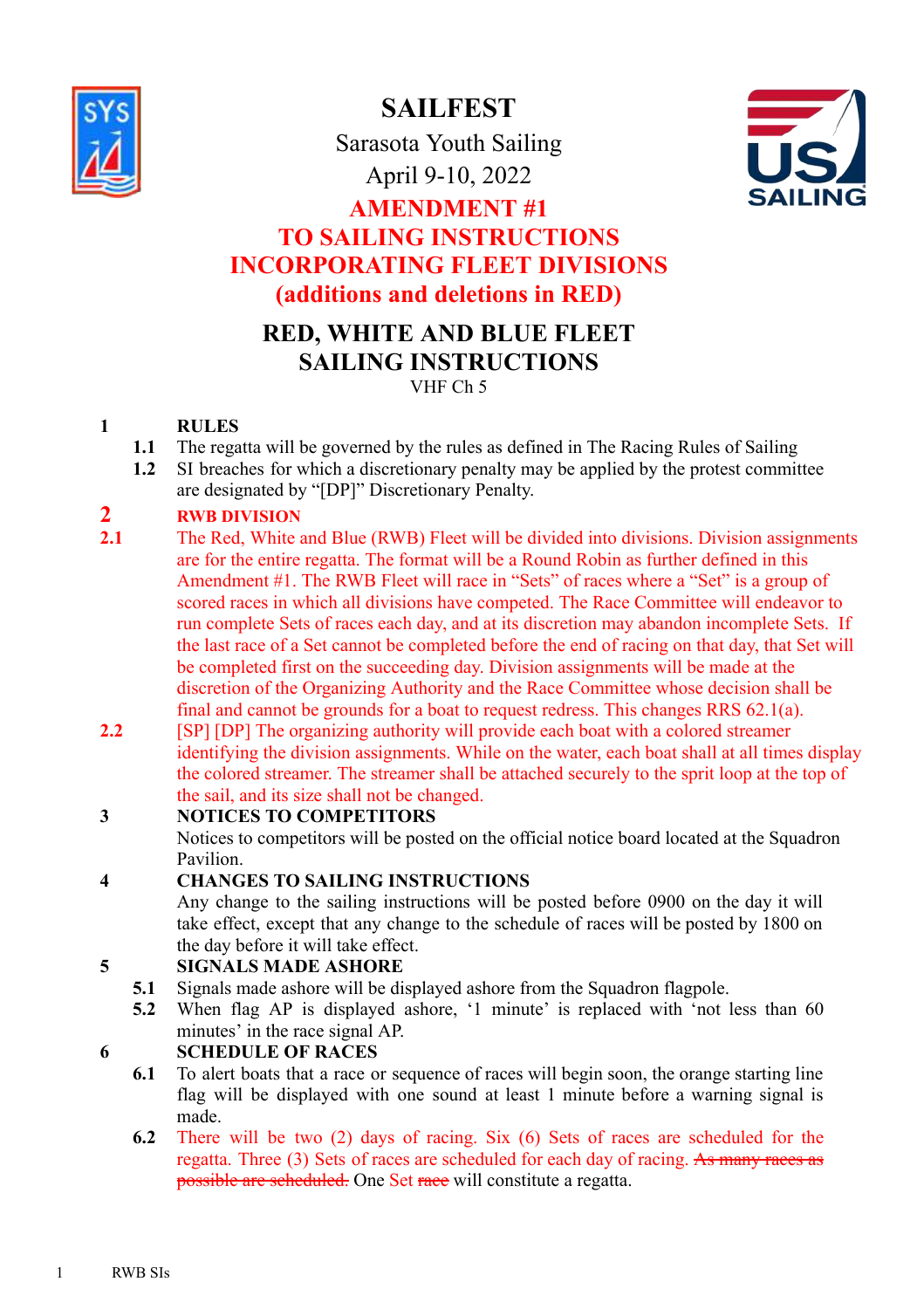**6.3** Flag A displayed with no sound while boats are finishing means no more racing today.

Friday April 9  $\Big| 1600 - 1800 \Big|$  Registration Saturday April 10  $\begin{array}{|c|c|c|c|c|} \hline & 0800-0900 & \text{Resistration} \ \hline \end{array}$ 930 | Skippers Meeting 1030 First Warning Sunday April 11 0930 First Warning

## **6.4** Races are scheduled as follows: No warning will be made after 1400 on the last day.

#### **7 CLASS FLAGS**

Class flags will be the four (4) division colors: Blue, Yellow, Green, Red

Class flag is as follows:

#### **8 THE COURSES**

- **8.1** The course diagrams are on the pages following SI 19. They show the courses, the order in which marks are to be passed, and the side on which each mark is to be left.
- **8.2** No later than the warning signal, the race committee signal vessel will display the course designation.
- **8.3** A 10-degree allowable mark adjustment during a race without any change signal or mark change.

#### **9 MARKS**

- **9.1** Original rounding marks will be Yellow inflatable tetrahedrons. New marks as provided in SI 12 will be Green inflatable tetrahedrons. There will be no Offset Mark 1a with a new Mark 1 on Courses W1 or W2.
- **9.2** Offset and Finish Marks will be a small ball type mark.

#### **10 THE START**

- **10.1** Races will be started by using RRS 26 with the warning signal made 5 minutes before the starting signal.
- **10.2** The starting line will be between a staff displaying an orange flag on the race committee vessel on one end of the starting line and the staff displaying an orange flag on an anchored race committee vessel on the opposite end of the starling line.
- **10.3** Race Committee will not hail the sail numbers of the boats OCS or subject to starting penalties.
- **10.4** A boat that does not start within 4 minutes after her starting signal will be scored Did Not Start without a hearing. This changes RRS A5.1
- **10.5** The starting rotation for a Set of races is defined in Addendum A to this Amendment #1.

[SP][DP] All boats not in the next start shall stay clear of the starting area and remain out of the starting area until 5 minutes after the removal of the previous starting line flags.

**11**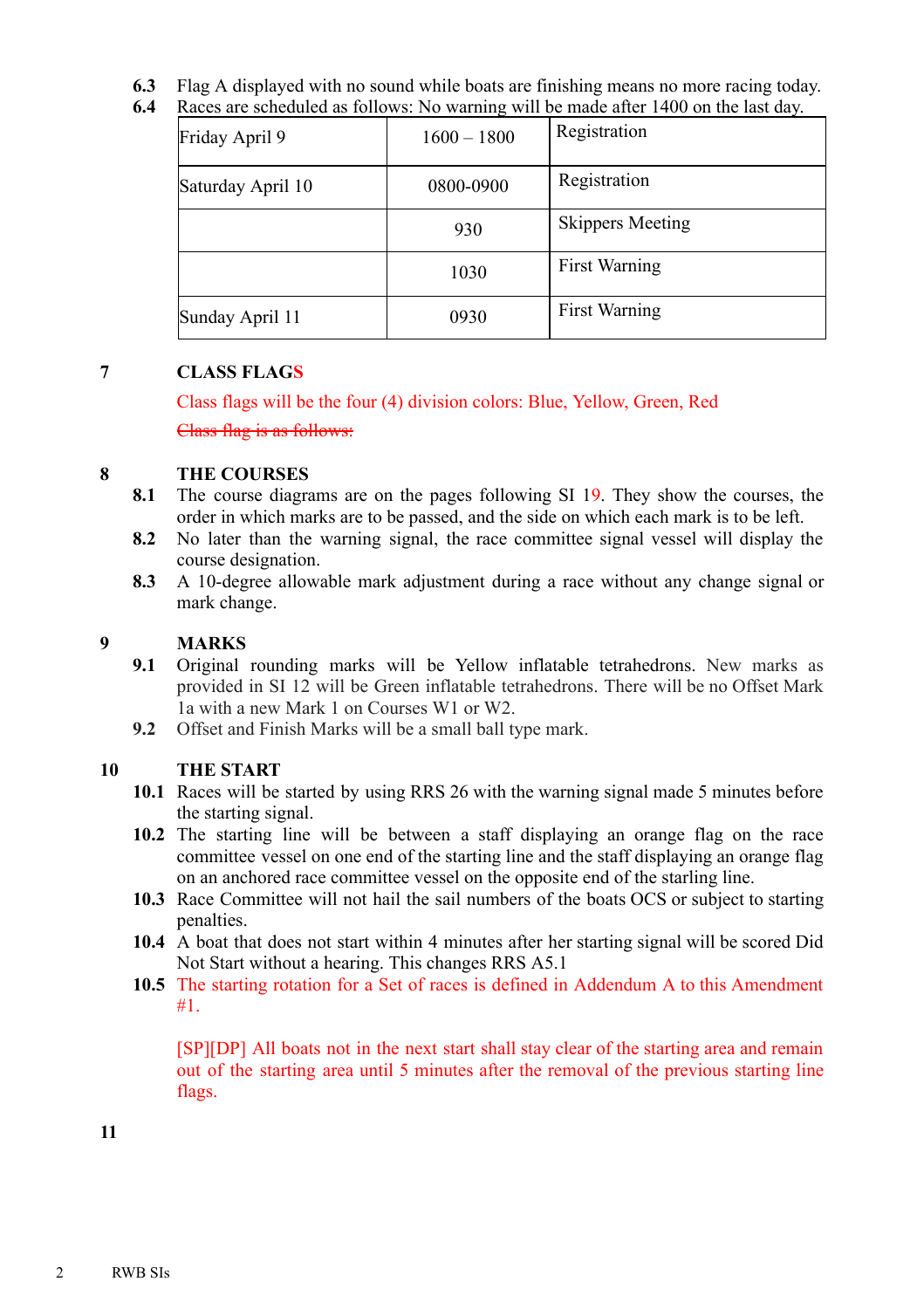#### **12 CHANGE OF THE NEXT LEG OF THE COURSE**

To change the next leg of the course, the race committee will lay a new mark (or move the finishing line) and remove the original mark as soon as practicable. When in a subsequent change a new mark is replaced, it will be replaced by an original mark.

#### **13 THE FINISH**

The finishing line will be between a staff displaying a blue flag on the race committee vessel and the course side of the finishing mark.

#### **14 TIME LIMITS**

**14.1** The following time limits will apply:

| Race Time Limit Is 40 minutes  | Time limit for the first boat to sail the course and<br>finish.                       |  |
|--------------------------------|---------------------------------------------------------------------------------------|--|
| Finishing Window is 15 minutes | Time limit for boats to finish after the first boat<br>sails the course and finishes. |  |

**14.2** Any boat that starts and does not finish within the Finish Window will be scored TLE and given points equal to two more than the last boat to finish within the Finish Window. This changes RRS 35,63.1 and A5.

#### **15 PROTESTS AND REQUESTS FOR REDRESS**

- **15.1** Protest forms are available at the race office. Protests and requests for redress or reopening shall be delivered there within the appropriate time limit.
- **15.2** The protest time limit is 60 minutes after the last boat has finished the last race of the day or the race committee signals no more racing today whichever is later. The time will be posted on the notice board.
- **15.3** Notices will be posted no later than 10 minutes after the protest time limit to inform competitors of hearings in which they are parties or named as witnesses and where the hearings will be held. Hearings may be a mix of in-person and videoconference.
- **15.4** Notices of protests by the race committee, technical committee or protest committee will be posted to inform boats under RRS 61.1(b).
- **15.5** On the last scheduled day of racing a request for redress based on a protest committee decision shall be delivered no later than 30 minutes after the decision was posted. This changes RRS 62.2.

#### **16 SCORING**

The Low Point Scoring System of RRS Appendix A will apply as revised below

One (1) completed Set of races will constitute the RWB Sailfest Regatta

When five (5) or more Sets of races have been completed, a boat's final score will be the total of her race scores excluding her worst score.

#### **17 SAFETY REGULATIONS**

- **17.1** Check-In with the Signal Boat before the initial warning signal of the first race of each day by sailing near the Signal Boats stern on a starboard tack and hailing your sail number until acknowledged by the Signal Boat. Failure to check in may result in a penalty. [DP]
- **17.2** A boat retiring from the race shall notify a Race Committee vessel before leaving the course, or, when that is not possible, notify the Race Office immediately upon arriving ashore. [DP]
- **17.3** [DP] All competitors shall always wear personal floatation devices while afloat, except briefly while changing or adjusting clothing and personal equipment. Flag Y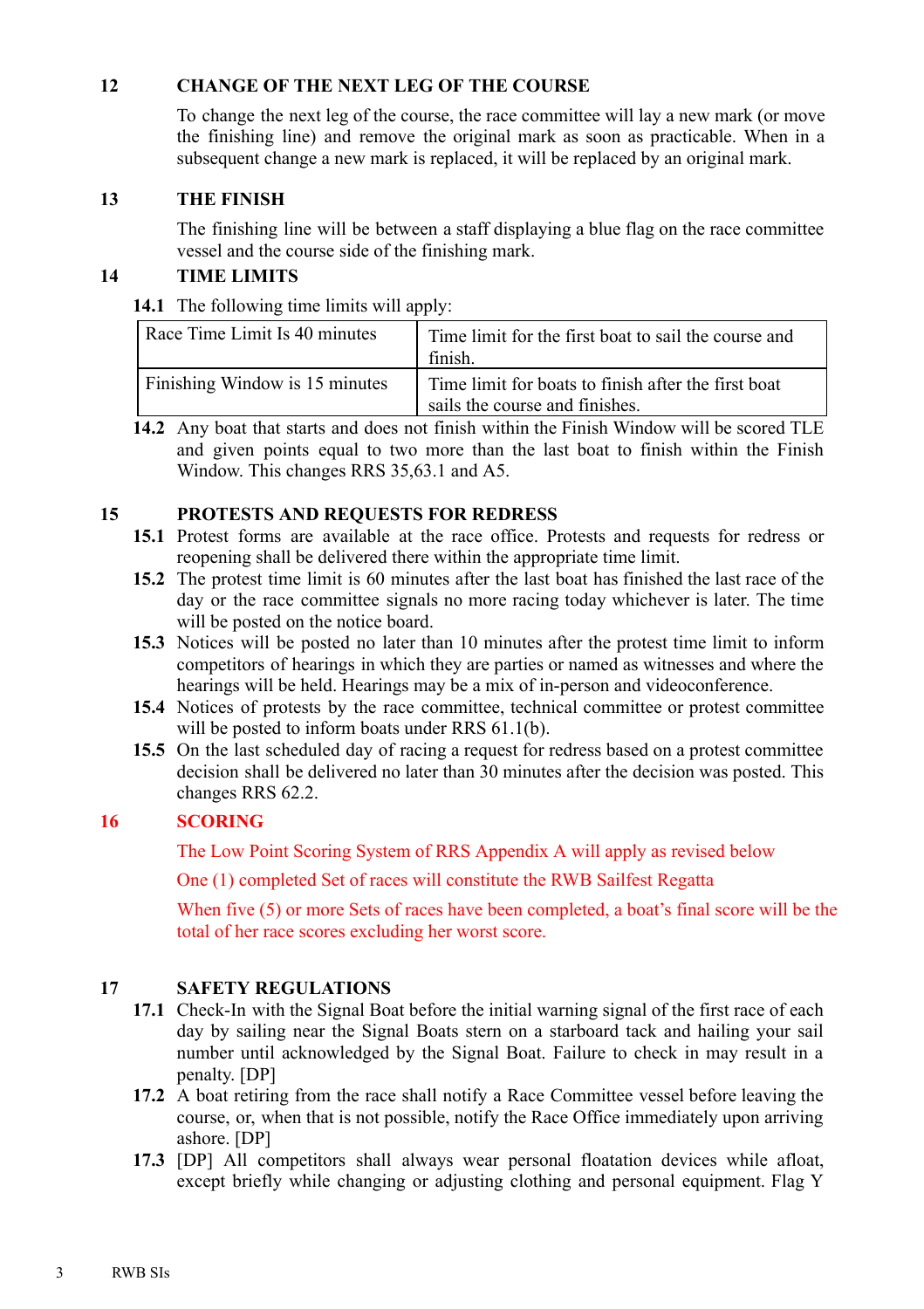will not be displayed.

#### **18 SUPPORT BOATS**

- 18.1 Support vessels shall monitor VHF Channel # 5
- **18.2** All support boats equipped with an emergency cutoff switch, the operator shall always wear the associated lanyard when in the vicinity of competitors, the sailing area, and the Squadron. [DP].
- **18.3** Team leaders, coaches, and other support persons shall stay outside areas where boats are racing from the time of the preparatory signal for the first class to start until all boats have finished or retired or the race committee signal postponement or abandonment. [DP]
- **18.4** All coach boats and other support boats shall come to the aid of any competitor in distress or requesting assistance. [DP]
- **18.5** All support boats shall comply with US Coast Guard regulations. [DP]

#### **19 PRIZES**

Prizes will be given as stated in the NOR.



**RACING AREA**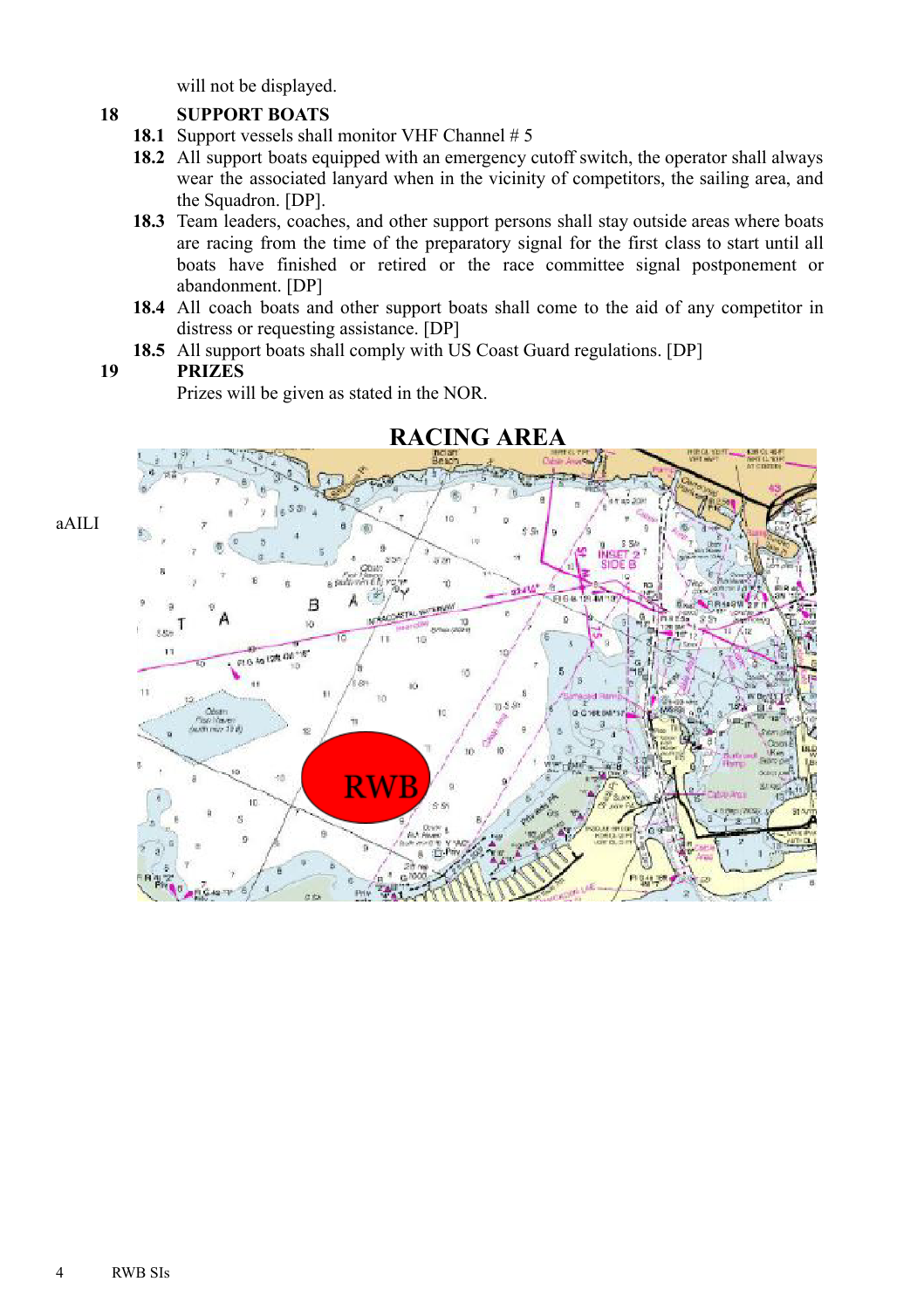# **ADDENDUM A TO AMENDMENT #1 TO SAILING INSTRUCTIONS START ROTATION – 4 DIVISIONS**

| Race One  |            |                                                     |                                          |
|-----------|------------|-----------------------------------------------------|------------------------------------------|
|           |            | <b>Start one</b> Blue Division and Yellow Division  |                                          |
|           | Start two  | Green Division and Red Division                     |                                          |
| Race Two  |            |                                                     |                                          |
|           | Start one  | <b>Blue Division</b> and Green Division             |                                          |
|           | Start two  | <b>Example 12 Yellow Division</b> and Red Division  |                                          |
|           | Race Three |                                                     |                                          |
|           |            | <b>Start one</b> Yellow Division and Green Division |                                          |
|           | Start two  | Red Division and Blue Division                      |                                          |
| Race Four |            |                                                     |                                          |
|           | Start one  | Green Division and Red Division                     |                                          |
|           | Start two  |                                                     | <b>Blue Division</b> and Yellow Division |
| Race Five |            |                                                     |                                          |
|           |            | <b>Start one</b> Yellow Division and Red Division   |                                          |
|           | Start two  | <b>Blue Division</b> and Green Division             |                                          |
| Race Six  |            |                                                     |                                          |
|           |            | <b>Start one</b> Red Division and Blue Division     |                                          |
|           |            | <b>Start two</b> Yellow Division and Green Division |                                          |
|           |            |                                                     |                                          |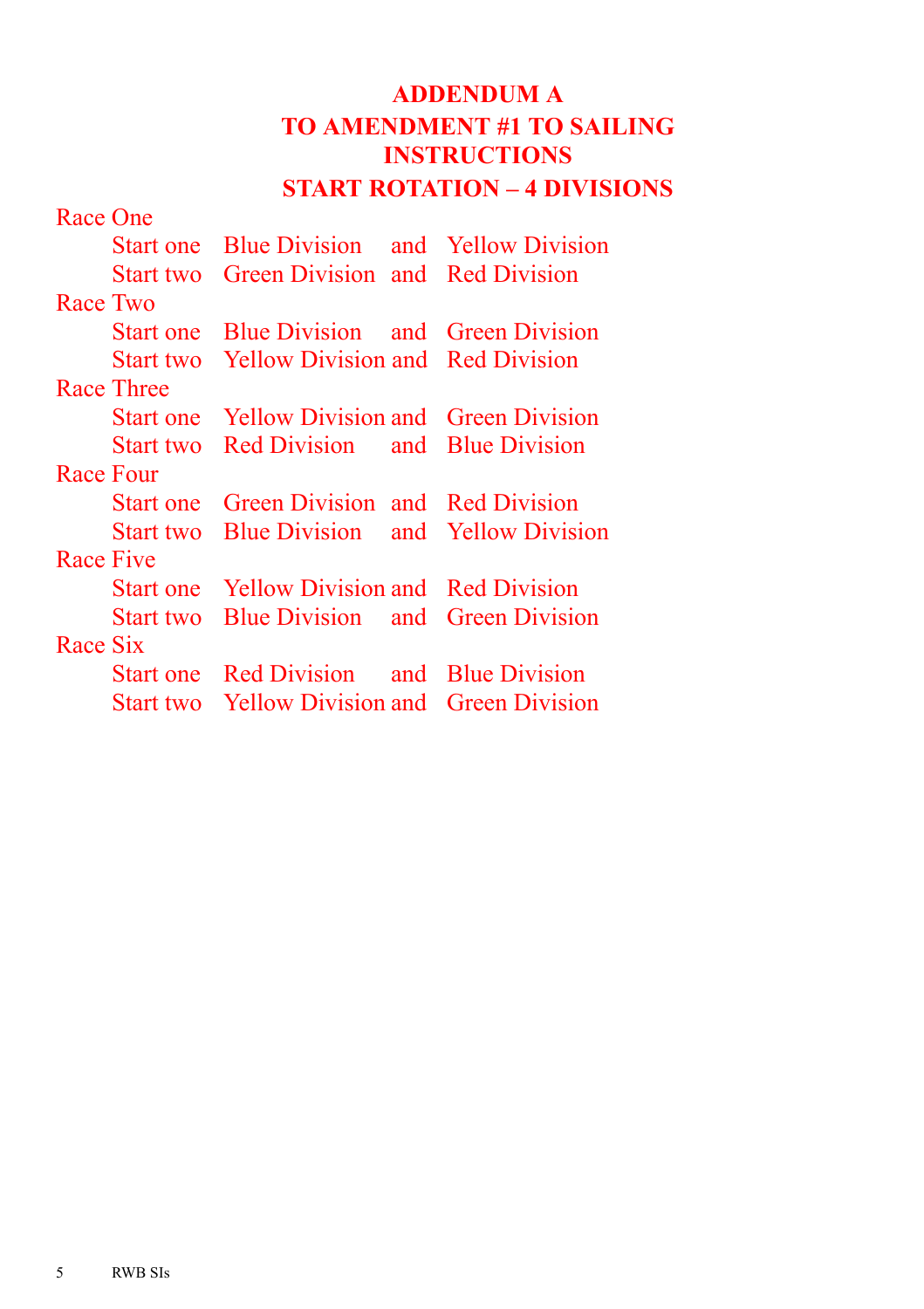# **COURSE DIAGRAM**

# Windward-Leeward, Leeward Finish



| <b>Reach Finish</b> | Course W - Windward/Leeward with Offset Mark,  |
|---------------------|------------------------------------------------|
| <b>Signal</b>       | <b>Mark Rounding Order</b>                     |
| W1                  | Start $-1 - 1a - 2P$ - Finish                  |
| W <sub>2</sub>      | Start - 1- 1a - $2S/2P - 1 - 1a - 2P$ - Finish |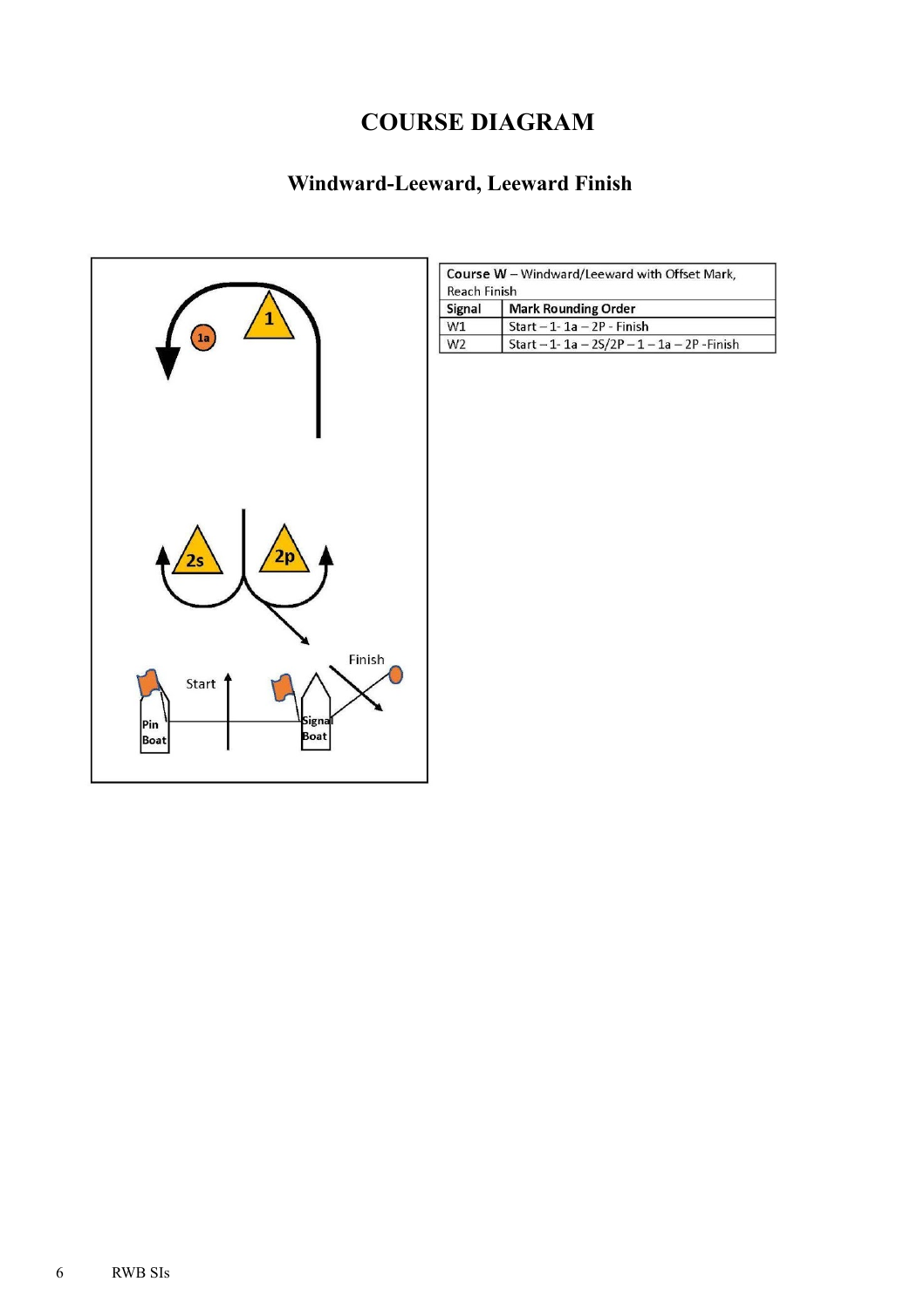# **COURSE DIAGRAM**



| Course P - Windward/Reach/Gybe Mark to<br>starboard/Leeward/ Reach Finish |
|---------------------------------------------------------------------------|
| <b>Mark Rounding Order</b>                                                |
| Start $-1 - 2 - 3s - 4$ -Finish                                           |
| Start $-1$ -2 $-3s$ $-4$ -1-2 $-3s$ $-4$ - Finish                         |
|                                                                           |